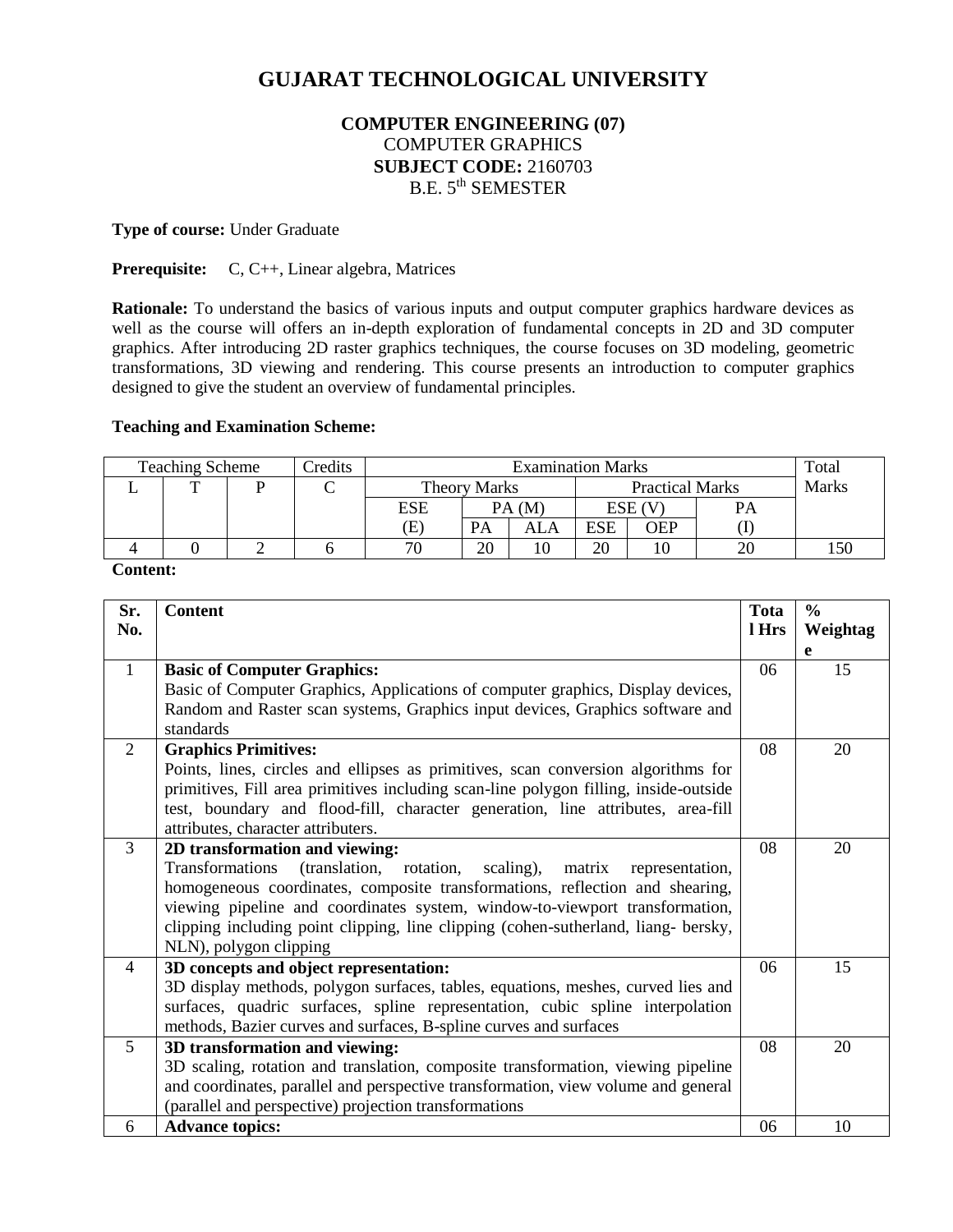| visible surface detection concepts, back-face detection, depth buffer method,   |  |
|---------------------------------------------------------------------------------|--|
| illumination, light sources, illumination methods (ambient, diffuse reflection, |  |
| specular reflection), Color models: properties of light, XYZ, RGB, YIQ and CMY  |  |
| color models                                                                    |  |

## **Suggested Specification table with Marks (Theory):**

| <b>Distribution of Theory Marks</b> |       |         |         |         |                |  |  |
|-------------------------------------|-------|---------|---------|---------|----------------|--|--|
| R Level                             | Level | A Level | N Level | E Level | $\Gamma$ Level |  |  |
| LJ                                  |       | 19      |         |         |                |  |  |

**Legends: R: Remembrance; U: Understanding; A: Application, N: Analyze and E: Evaluate C: Create and above Levels (Revised Bloom's Taxonomy)**

Note: This specification table shall be treated as a general guideline for students and teachers. The actual distribution of marks in the question paper may vary slightly from above table.

#### **Reference Books:**

- 1. Computer Graphics, D.Hearn And P.Baker Pearson Eduction C Version
- 2. Computer Graphics, with OpenGL Hearn and Baker, Pearson
- 3. Computer Graphics, Sinha & Udai, TMH
- 4. Computer Graphics, Foley and van Dam Person Education

#### **Course Outcome:**

After learning the course the students should be able to:

- 1. To understand the various computer graphics hardware and display technologies.
- 2. 2D and 3D viewing technologies
- 3. Various 2D and 3D objects transformation techniques.

#### **List of Experiments:**

- 1. To study the various graphics commands in C language.
- 2. Develop the DDA Line drawing algorithm using C language
- 3. Develop the Bresenham's Line drawing algorithm using C language
- 4. Develop the Bresenham's Circle drawing algorithm using C language
- 5. Develop the C program for to display different types of lines
- 6. Perform the following 2D Transformation operation Translation , Rotation and Scaling
- 7. Perform the Line Clipping Algorithm
- 8. Perform the Polygone clipping algorithm
- 9. Perform the following tasks using MATLAB commands.
	- Read the grayscale and color image.
	- Display images on the computer monitor
	- Write images in your destination folder.
- 10. Generate the complement image using MATLAB.

#### **Design based Problems (DP)/Open Ended Problem:**

1. By using the various geometrics transformation techniques, students can develop the various gaming software and also able to perform the animation concept.